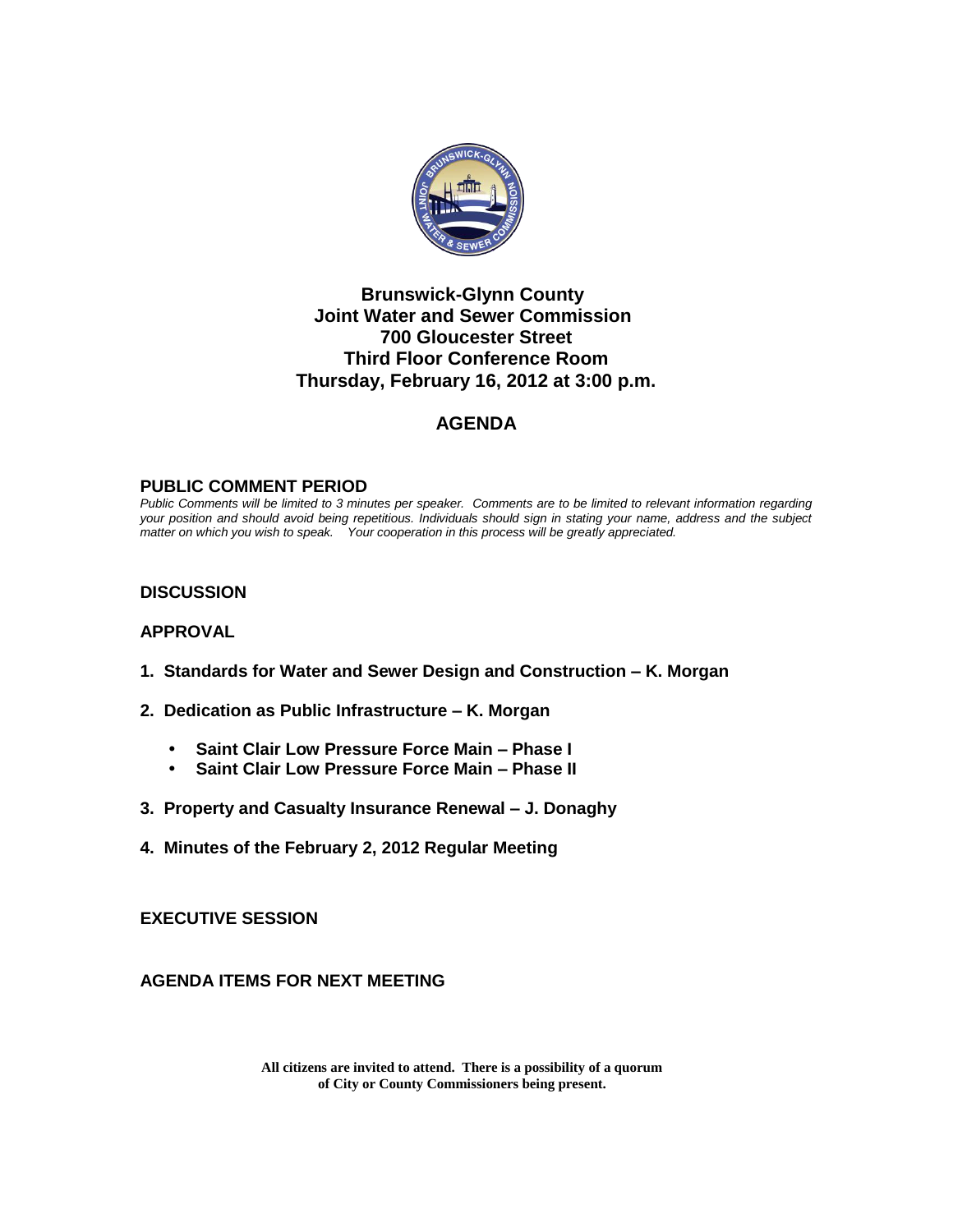

**Brunswick-Glynn County Joint Water and Sewer Commission 700 Gloucester Street Third Floor Conference Room Thursday, February 16, 2012 at 3:00 p.m.**

## **MINUTES**

- **PRESENT: Clyde Taylor, Chairman Bob Coleman, County Commissioner Cornell Harvey, City Commissioner Tony Sammons, Commissioner**
- **ABSENT: James Brooks, City Commissioner**

## **ALSO PRESENT: Keith P. Morgan, Executive Director John Donaghy, Chief Financial Officer Desiree E. Watson, JWSC Attorney Barbara Rogers, JWSC**

Chairman Taylor called the meeting to order and Commissioner Sammons provided the invocation.

### **PUBLIC COMMENT PERIOD**

There being no citizens who wished to address the Commission, Chairman Taylor closed the public comment period.

### **DISCUSSION**

## **APPROVAL**

### **1. Standards for Water and Sewer Design and Construction – K. Morgan**

Mr. Morgan stated that immediately after the start of the JWSC the standards used for the installation of public water and sewer infrastructure depended upon the location of the proposed improvements. A single, comprehensive design and construction standard for use system wide is necessary to allow a reasonable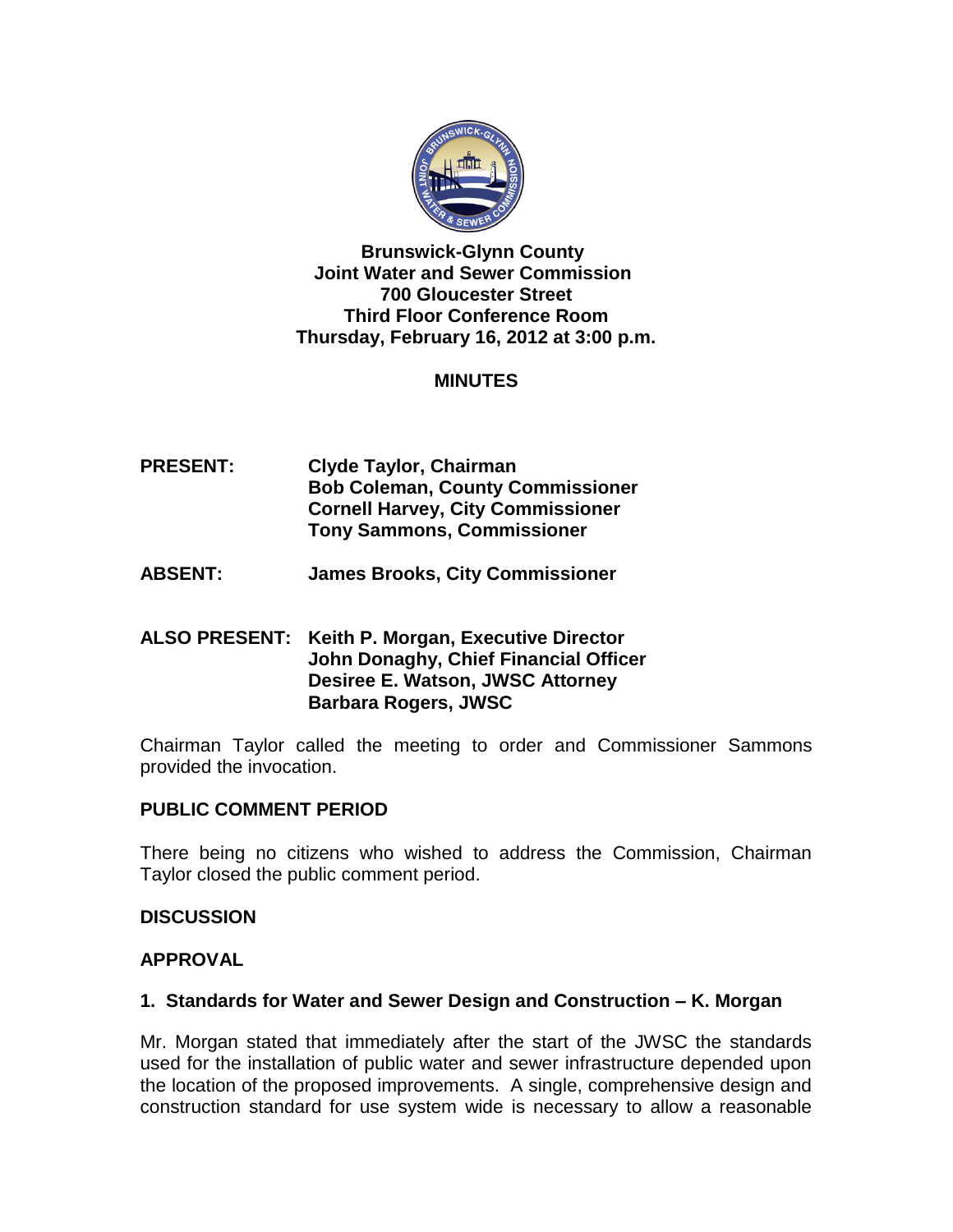and consistent approach to ensure the acceptability of publically owned water and sewer infrastructure.

Commissioner Sammons made a motion seconded by Commissioner Harvey to adopt the "Standards for Water and Sewer Design and Construction" as the policy document defining the minimum standards for the planning, design, construction and acceptance of water and sewer utility systems as public infrastructure by the JWSC. Motion carried 4-0-0.

# **2. Dedication as Public Infrastructure – K. Morgan**

- **Saint Clair Low Pressure Force Main – Phase I**
- **Saint Clair Low Pressure Force Main – Phase II**

Mr. Morgan stated that Phase I of Saint Clair Estates low pressure sewer force main consists of approximately 1500 LF of 2" force main beginning at a private pumping station serving 138 Saint Clair Drive. Phase II of Saint Clair Estates low pressure sewer force main consists of 1350 LF of 2" force main starting at 138 Saint Clair Drive and ending at 121 Saint Clair Drive. Both sections of the force main are located entirely within the public right of way. The combined extension will make sewer available to an additional 34 existing residences.

Commissioner Harvey made a motion seconded by Commissioner Coleman that in as much as all requirements of the BGJWSC Development Procedures have been met, the JWSC accept the Saint Clair low pressure force main, Phase I and Phase II, as public infrastructure for ownership, operation and maintenance. Motion carried 4-0-0.

# **3. Property and Casualty Insurance Renewal – J. Donaghy**

Mr. Donaghy advised the Commission that Fred McGinty, McGinty Gordon, has secured extensions to March 15, 2012 for all property and casualty coverage. Mr. McGinty will be attending the next meeting to present the market results and his recommendations.

# **4. Minutes of the February 2, 2012 Regular Meeting**

Commissioner Sammons made a motion seconded by Commissioner Harvey to approve the minutes of the February 2, 2012 Regular Meeting. Motion carried 4- 0-0.

Commissioner Harvey made a motion seconded by Commissioner Sammons to add Facilities Landscaping Service to the approval agenda. Motion carried 4-0-0.